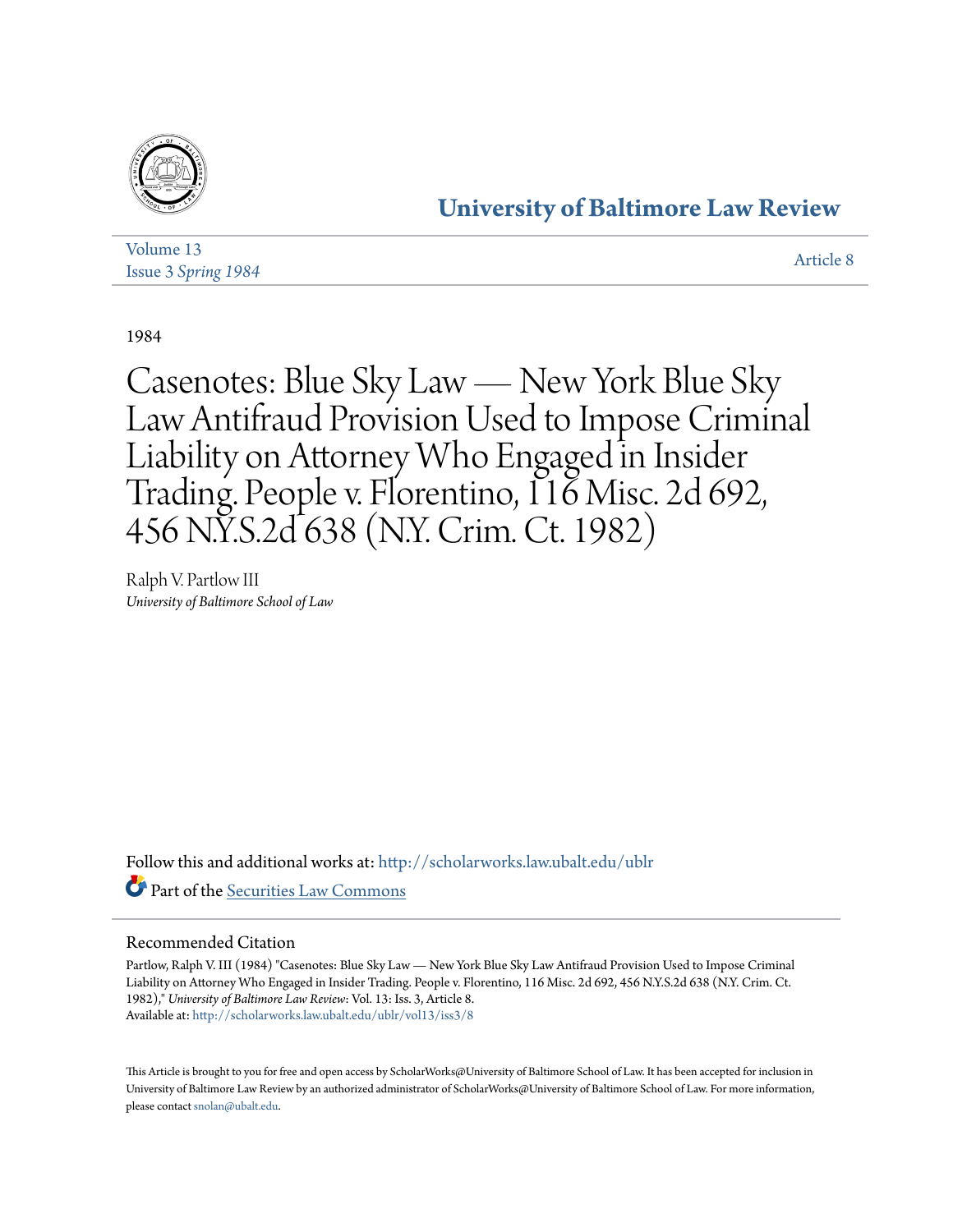# **CASENOTES**

#### BLUE SKY LAW-NEW YORK BLUE SKY LAW ANTIFRAUD PROVISION USED TO IMPOSE CRIMINAL LIABILITY ON AT-TORNEY WHO ENGAGED IN INSIDER TRADING. *People v. Florentino,* 116 Misc. 2d 692, 456 N.Y.S.2d 638 (N.Y. Crim. Ct. 1982).

Defendant, an attorney in a New York law firm that specialized in corporate takeovers and mergers, acquired confidential information regarding planned takeover attempts and merger transactions by his  $\overline{f}$ firm's corporate clients.<sup>1</sup> Without disclosing this information, he purchased on the open market shares of both the firm's clients and the takeover target corporations.2 When news of the impending corporate transactions was made public, defendant liquidated his shares at a considerable profit.<sup>3</sup> The attorney was prosecuted for insider trading and for trading on material nonpublic information under section 352-c of the New York blue sky law (Martin Act).4 On defendant's motion to dismiss the misdemeanor information, the New York City Criminal Court held that section 352-c was applicable to insider trading when the transactions were made on a national stock exchange.<sup>5</sup>

l. People v. Florentino, 116 Misc. 2d 692, 693, 456 N.Y.S.2d 638, 640 (N.Y. Crim. Ct. 1982).

- *3.Id*
- 4. The statute provides in pertinent part:
	- l. It shall be illegal and prohibited for any person, partnership, corporation, company, trust or association, or any agent or employee thereof, to use or employ any of the following acts or practices:
		- (a) Any fraud, deception, concealment, suppression, false pretense or fictitious or pretended purchase or sale;

where engaged in to induce or promote the issuance, distribution, exchange, sale, negotiation or purchase within or from this state of any securities.

- 2. It shall be illegal and prohibited for any person, partnership, corporation, company, trust or association, or any agent or employee thereof, to engage in any artifice, agreement, device or scheme to obtain money, profit or property by any of the means prohibited by this section.
- 3. A person, partnership, corporation, company, trust or association, or any agent or employee thereof, using or employing any act or practice declared to be illegal and prohibited by this section shall be guilty of a misdemeanor.

N.Y. GEN. Bus. LAW § 352-c (McKinney 1968).

5. People v. Florentino, 116 Misc. 2d 692, 693, 456 N.Y.S.2d 638, 641 (N.Y. Crim. Ct. 1982). An insider is a corporation director, officer, majority stockholder, or one who by virtue of his relationship stands in a similar position. Wang, *Trading on Material Nonpublic In/ormation on Impersonal Stock Markets: Who is Harmed, and Who Can Sue Under* s.E.c. *Rule lOb-5?,* 54 S. CAL. L. REV. 1217, 1219 n.2, 1286 n.270 (1981). Insider trading is trading by an insider with shareholders of the corporation using any material nonpublic information originating from the issuing corporation and regarding its profits or the market for its securities. Speed v. Transamerica Corp., 99 F. Supp. 808, 829 (D. Del. 1951).

*<sup>2.</sup>Id*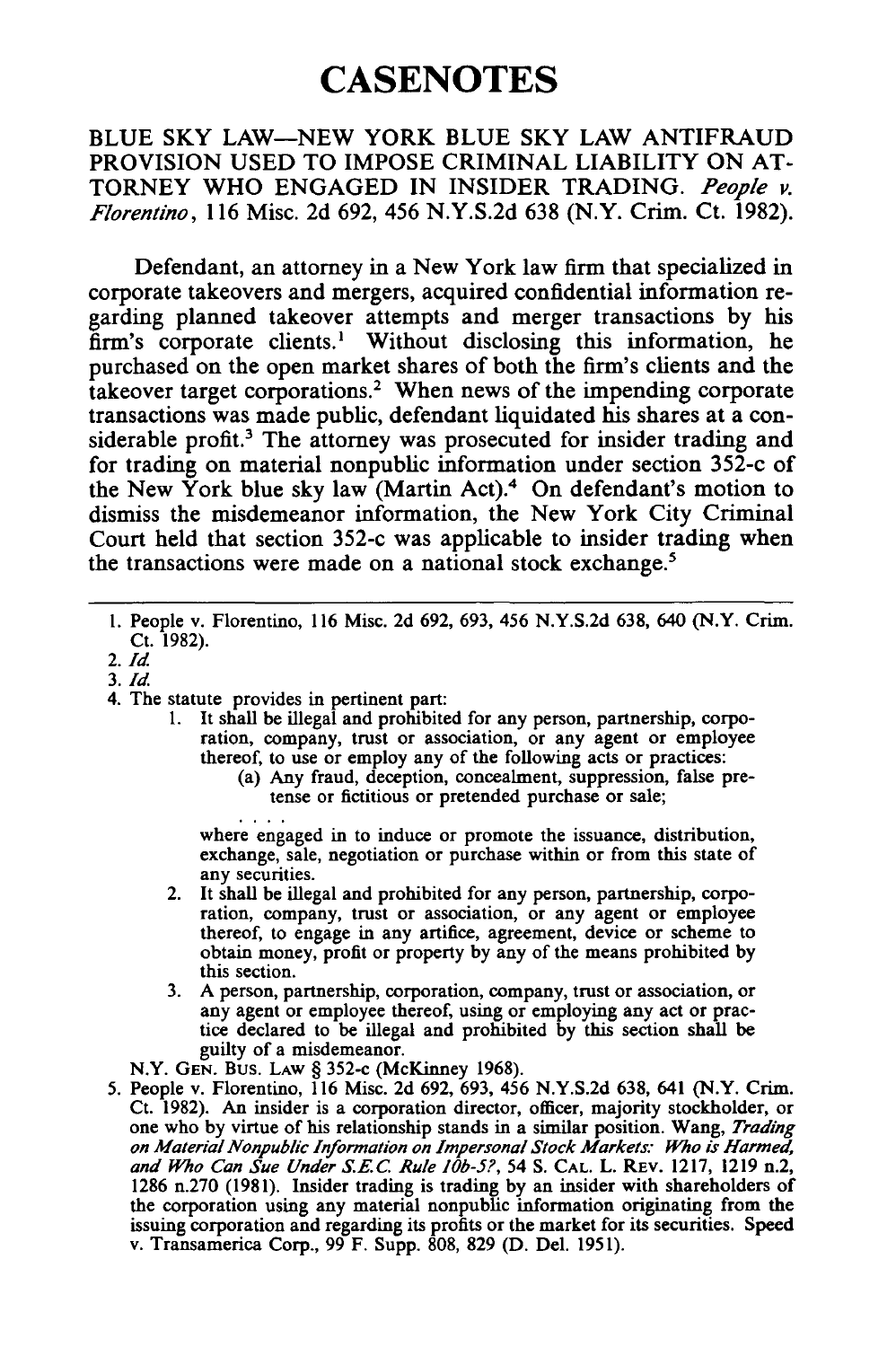Since its enactment in 1921, New York courts have broadly construed the Martin Act,<sup>6</sup> using as their lodestar the language of Judge Pound in *People v. Federated Radio Corp.*<sup>7</sup> Section 352-c<sup>8</sup> was added to the Martin Act in 1955<sup>9</sup> with the express purpose of providing "a deterrent to fraud where no adequate deterrent exists."<sup>10</sup> Its addition was intended to broaden the scope of the Martin Act to include a wider range of deceptive or misleading acts, omissions, and practices that were prevalent in the securities industry.<sup>11</sup> The amendment of section 352-c to the Martin Act represented a legislative attempt to harmonize the New York statute with what were then viewed as the more liberal federal antifraud provisions. 12

The extensive judicial treatment<sup>13</sup> of federal rule  $10b-5<sup>14</sup>$  reflects

7. 244 N.Y. 33, 154 N.E. 655 (1926). As Judge Pound explained in *Federated Radio:*  In a broad sense, the term [fraud) includes all deceitful practices contrary to the plain rules of common honesty.

The purpose of the law is to prevent all kinds of fraud in connection with the sale of securities and commodities and to defeat all unsubstantial and visionary schemes in relation thereto whereby the public is fraudently exploited. The terms 'fraud' and 'fraudulent-practice', in this connection, should be given a wide meaning so as to include all acts, although not originating in any actual evil design or contrivance to perpetrate fraud or injury upon others, which do by their tendency to deceive or mislead the purchasing public come within the purpose of the law.

*Id* at 35, 154 N.E. at 657 (citations omitted); *see* People v. Concord Fabrics, Inc., 83 Misc. 2d 210, 371 N.Y.S.2d 550 (N.Y. Sup. Ct.), *aff'd,* 50 A.D.2d 787, 377 N.Y.S.2d 84 (1975); People v. Cadplaz Sponsors, Inc., 69 Misc. 2d 417, 330 N.Y.S.2d 430 (N.Y. Sup. Ct. 1972); L. Loss, *supra* note 6, at 40-41 n.78.

- *8. See supra* note 4.
- 9. 1955 N.Y. LAWS 553.
- 10. Memorandum of New York Attorney General Jacob Javits in Support of Chapter 553 of the Laws of 1955, *reprinted in* 1955 N.Y. LEGIS. ANN. 135 [hereinafter cited as Attorney General's Memorandum).
- 11. *Id*
- 12. *Id*
- 13. E.g., Shapiro v. Merrill Lynch, Pierce, Fenner & Smith, Inc., 495 F.2d 228 (2d Cir. 1974); SEC v. Texas Gulf Sulphur Co., 401 F.2d 833 (2d Cir. 1968) (en banc), *cert. denied sub nom.* Coates v. SEC, 394 U.S. 976 (1969); Speed v. Transamerica Corp., 99 F. Supp. 808 (D. Del. 1951); Ward LaFrance Truck Co., 13 S.E.C. 373 (1943).
- 14. 17 C.F.R. § 240.1Ob-5 (1980), was issued under § 1O(b) of the Securities Exchange Act of 1934 (codified at 15 U.S.C. § 78j (1976)). Rule 10b-5 provides in pertinent part:

It shall be unlawful for any person, directly or indirectly, by the use of any means or instrumentality of interstate commerce, or of the mails or of any facility of any national securities exchange,

(a) To employ any device, scheme, or artifice to defraud,

- (c) To engage in any act, practice, or course of business which operates or would operate as a fraud or deceit upon any person, in connection with the purchase or sale of any security.
- 17 C.F.R. § 240.1Ob-5 (1980).

<sup>6.</sup> N.Y. GEN. Bus. LAW §§ 352-359 (McKinney 1968). For a discussion of the Martin Act, see 1 L. Loss, SECURITIES REGULATION 35-42, 1440 (2d ed. 1961).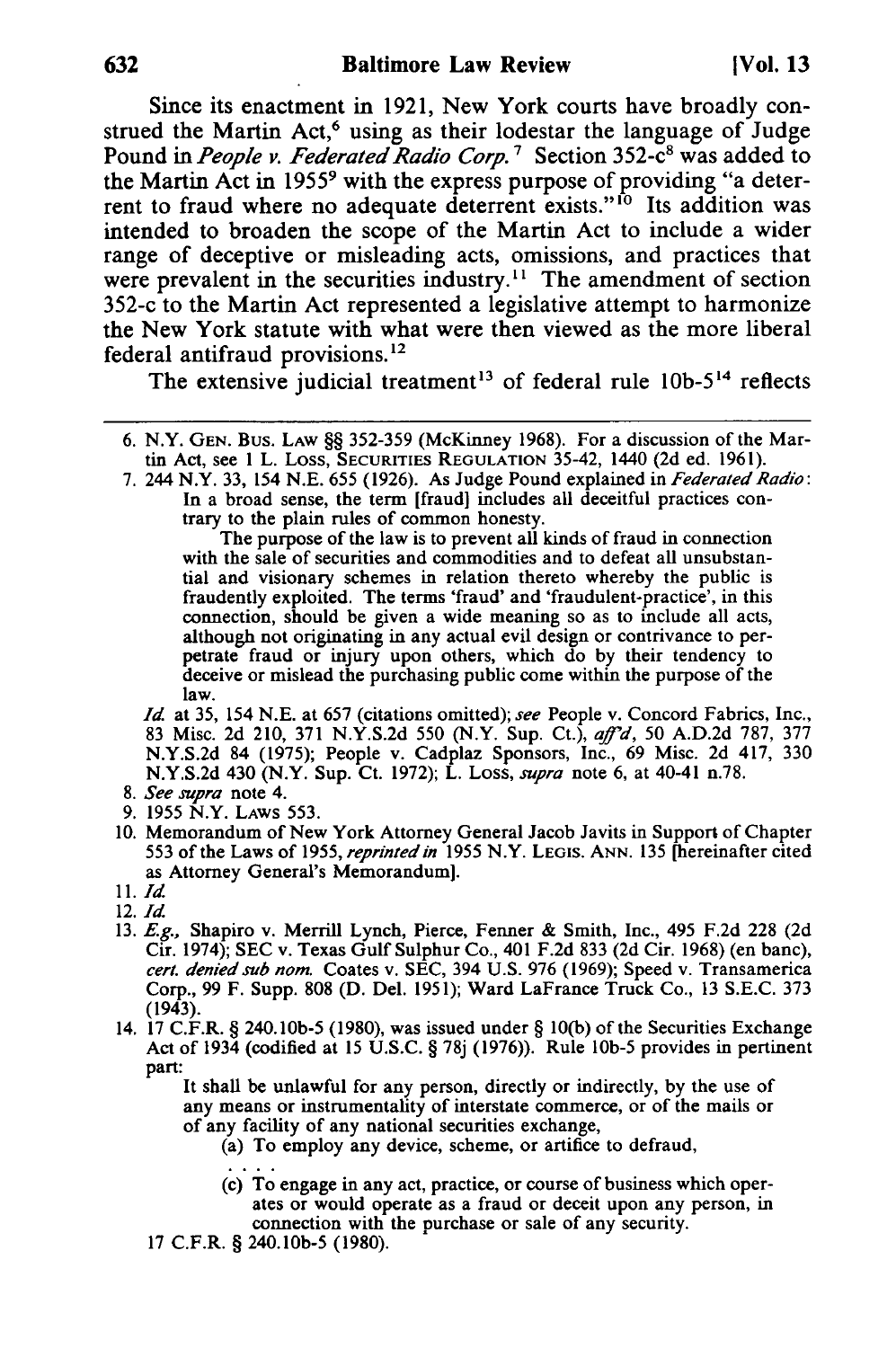the courts' recognition of a need for broader interpretation and flexible application of antifraud provisions. From its inception in 1942, Rule lOb-5 virtually preempted, albeit unintentionally, state and common law remedies for securities fraud.<sup>15</sup> According great deference<sup>16</sup> to what they perceived to be the congressional intent in drafting federal securities legislation,<sup>17</sup> courts gave Rule 10b-5 an almost uniformly broad reading, most notably in the area of insider trading.<sup>18</sup> The duty to disclose inside information about a corporation or to abstain from trading with that corporation's shareholders was initially founded on the existence of a special relationship with the corporation that allowed access to this information.<sup>19</sup> The scope of this duty, however, was soon expanded to require disclosure to the general public<sup>20</sup> based on the mere possession of the inside information.<sup>21</sup> These and other decisions<sup>22</sup> clearly reflect judicial concern over the inequity inherent in the exploitation of an informational advantage gained by virtue of one's rela-

- 15. *See* Langvoort, *Insider Trading and the Fiduciary Principle: A Post-* Chiarella *Re*statement, 70 CAL. L. REV. 1, 2-3 (1982); Comment, *Action Under State Law: Flor*ida's Blue Sky and Common Law Alternatives to Rule 10b-5 for Relief in Securities *Fraud*, 32 U. FLA. L. REV. 636, 636-39 (1981); cf. Diamond v. Oreamuno, 24 N.Y.2d 494, 502-04, 248 N.E.2d 910, 914-15, 301 N.Y.S.2d 78, 83-84 (1969) (although impact of federal securities regulation has been great, that law was not intended to limit state power to fashion its own remedies for securities violations).
- 16. United States v. Naftalin, 441 U.S. 768, 773, 775-76 (1979); Affiliated Ute Citizens of Utah v. United States, 406 U.S. 128, 151-54 (1972); SEC v. Capital Gains Research Bureau, 375 U.S. 180, 186 (1963).
- *17. See* H.R. REP. No. 1383, 73d Cong., 2d Sess. 5, 13 (1934) and S. REp. No. 792, 73d Cong., 2d Sess. 4, 9 (1934), *reprinted in* 5 LEGISLATIVE HISTORY OF THE SE-CURITIES ACT OF 1933 AND THE SECURITIES EXCHANGE ACT OF 1934 §§ 17-18 (1973); H.R. CONF. REP. No. 94-229, 94th Cong., 1st Sess. 91-92, *reprinted in* 1975 U.S. CODE CONG. & AD. NEWS 322-23.
- 18. *See* Superintendent of Ins. V. Bankers Life & Casualty Co., 404 U.S. 6 (1971); Shapiro v. Merrill Lynch, Pierce, Fenner & Smith, Inc., 495 F.2d 228 (2d Cir. 1974); SEC V. Texas Gulf Sulphur Co., 401 F.2d 833 (2d Cir. 1968) (en banc), *cert. denied sub nom.* Coates V. SEC, 394 U.S. 976 (1969); Speed V. Transamerica Corp., 99 F. Supp. 808 (D. Del. 1951); *In re* Investors Management Co., 44 S.E.C. 633 (1971); *In re* Cady, Roberts & Co., 40 S.E.C. 907 (1961); Ward LaFrance Truck Co., 13 S.E.C. 373 (1943); Pitt, *After the Fall' The Ins and Outs* of *Rule lOb-*5, 12 AM. INST. SEC. REG. (P.L.I.) 603 (1980).
- 19. *In re* Cady, Roberts & Co., 40 S.E.C. 907 (1961).
	- These three groups [officers, directors, and controlling stockholders], however, do not exhaust the classes of persons upon whom there is such an obligation. Analytically, the obligation rests on two principal elements; first, the existence of a relationship giving access, directly or indirectly, to information intended to be available only for a corporate purpose and not for the personal benefit of anyone, and second, the inherent unfairness involved where a party takes advantage of such information knowing it is unavailable to those with whom he is dealing. *Id.* at 912 (footnote omitted).
- 20. Shapiro V. Merrill Lynch, Pierce, Fenner & Smith, Inc., 495 F.2d 228, 236 (2d Cir. 1974).
- 21. SEC V. Texas Gulf Sulphur Co., 401 F.2d 833, 848 (2d Cir. 1968) (en banc), *cert. denied sub nom.* Coates V. SEC, 394 U.S. 976 (1969).
- 22. See Pitt, *supra* note 18, at 641-49 (listing of cases).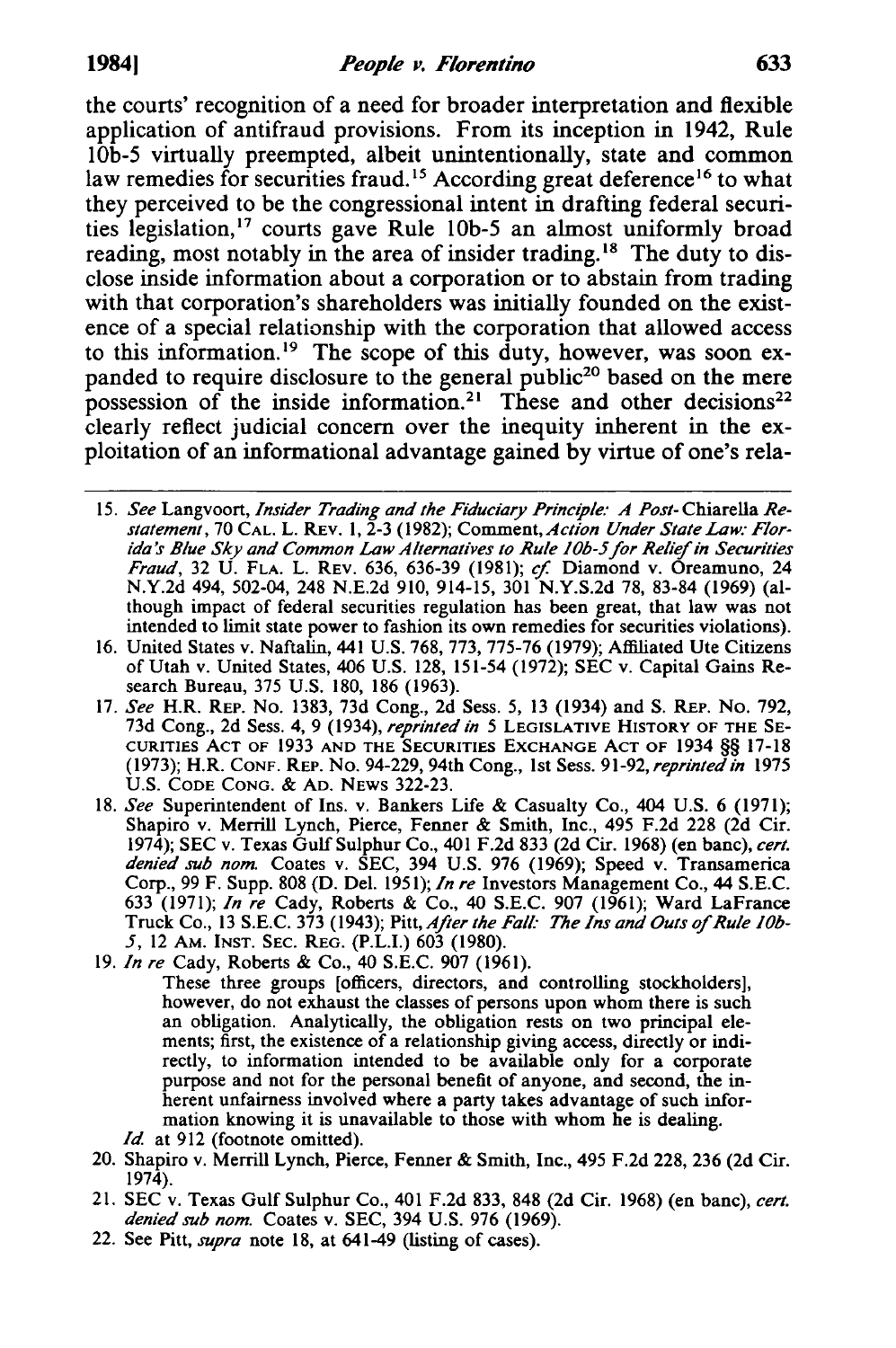tionship with a corporation.<sup>23</sup>

This historically broad, flexible application of Rule lOb-5 sharply contrasts with its current interpretation. In *Chiarella v. United States, 24*  the Supreme Court severely limited a trader's duty to disclose or abstain from trading by holding that the duty rests on the existence of a fiduciary relationship between the parties to the securities transaction. Absent this relationship there is no duty, and failure to disclose material nonpublic information is not fraud under Rule lOb-5.2s Thus, disclosure was not required of one not a classic insider, who was in possession of material nonpublic information, and who would trade with shareholders of the information source. Subsequently, in *United States v. Newman,26* the government advanced an alternative theory of insider liability, and the United States Court of Appeals for the Second Circuit held that the breach of a fiduciary relationship with one not a party to the securities transaction is a sufficient fraud or deception to invoke criminal liability under Rule lOb\_5.27 While *Newman* does not represent a wholesale return to the broad *pre-Chiarella* duty formulations,28 the decision does operate to expand the disclosure limitation

23. Chiarella v. United States, 445 U.S. 222, 247-48 (1980) (Blackmun, J., dissenting); Brudney, *Insiders, Outsiders and Informational Advantages Under the Federal Securities Laws,* 93 HARV. L. REV. 322, 345-46 (1979).

- *25. Id* at 232-33; *see also* Dirks v. SEC, 103 S. Ct. 3255, 3262 n.15 (1983) ("[The) or abstain; only a specific relationship does that."); General Time Corp. v. Talley Indus., 403 F.2d 159, 164 (2d Cir. 1968) (purchaser of securities, who was not an insider of issuer, and who had no fiduciary relation to prospective seller, had no duty to disclose circumstances that might raise the seller's demands); Moss v. Morgan Stanley, Inc., 553 F. Supp. 1347, 1353 (S.D.N.Y. 1983) (breach of fiduciary duty to one's employer in  $a$  Rule 10b-5 civil action cannot be extended to target corporation shareholders so as to give rise to a duty to disclose). Although characterizing the *Cady, Roberts* duty to disclose as seminal, the Court, in both *Chiarella* and *Dirks,* neglected to note that the *Cady, Roberts* opinion went on to state that any limitation on the duty to disclose premised on the lack of a fiduciary relationship between the parties to the transaction would be contrary to the broad purpose of the federal securities acts. *In re* Cady, Roberts & Co., 40 S.E.C. 907, 913-14 (1961); *accord In re* Investors Management Co., 44 S.E.c. 633, 644 (1971); Brudney, *supra* note 23, at 354; Pitt, *supra* note 18, at 641-42.
- 26.664 F.2d 12 (2d Cir. 1981), *cert. denied,* 104 S. Ct. 193 (1983).
- 27. *Newman,* 664 F.2d at 16. Defendants' *criminal* convictions were based on the theory that the misappropriation of confidential corporate information from one's employer for personal benefit is sufficient fraud or deception for Rule IOb-5 liability to attach to a securities transaction between parties (brokers and target shareholders) otherwise dealing at arm's length. *Id* at 17. Although it would reach the same result as *Newman,* the misappropriation theory of Chief Justice Burger uses the trader's misappropriation of inside information for personal benefit, which in many cases will also result in the breach of any fiduciary relationship between the trader and the information source, to create an absolute duty on the part of the trader to disclose the information to target shareholders or abstain from trading. Failure to disclose constitutes fraud or deception under Rule IOb-5. Chiarella v. United States, 445 U.S. 222, 240-42 (1980) (Burger, C.J., dissenting).
- 28. See *supra* notes 20-21 and accompanying text.

<sup>24. 445</sup> U.S. 222 (1980).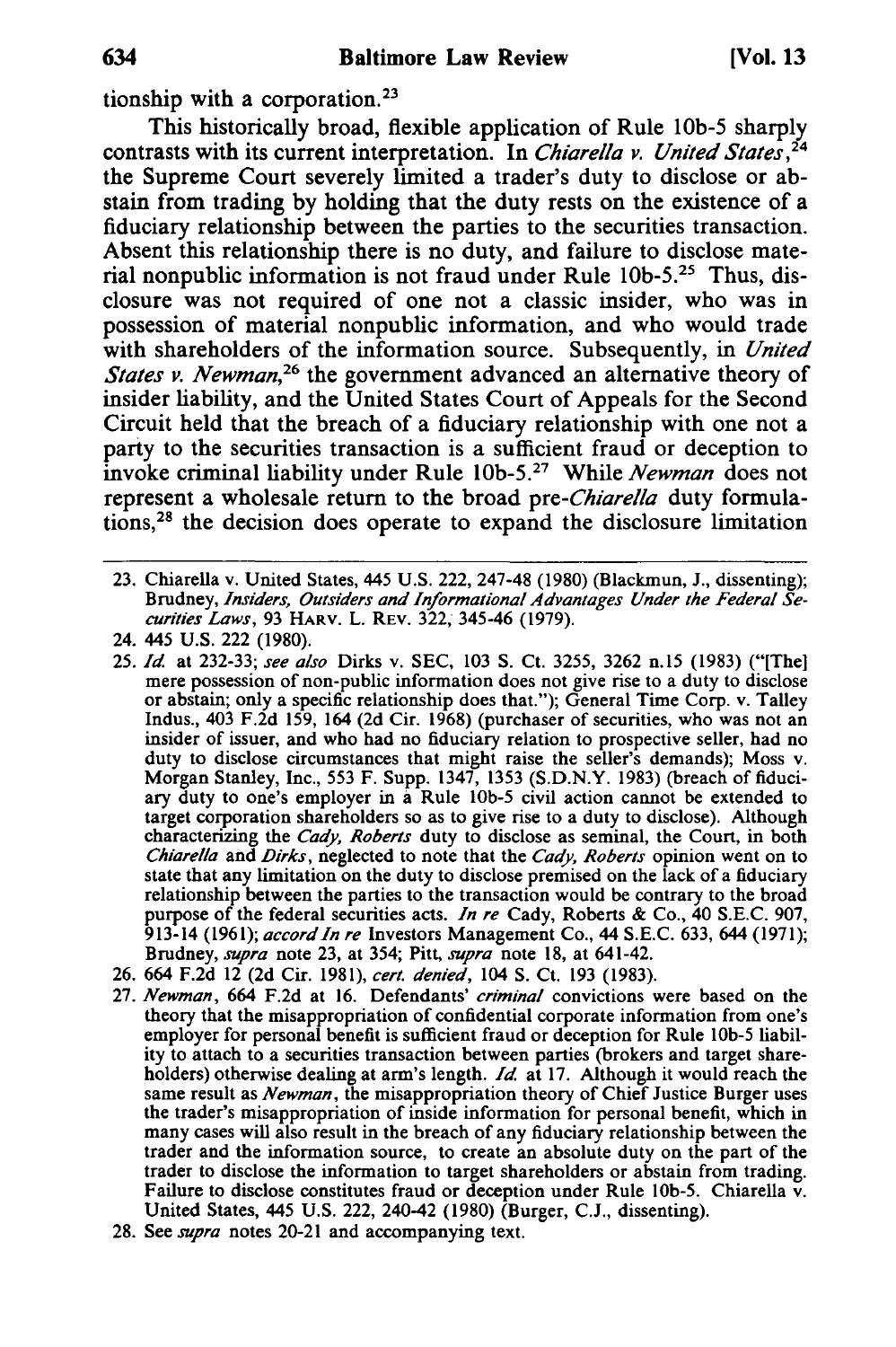## imposed by *Chiarella. 29*

In *Florentino,* the defendant drew on the differences between New York's section 352-c and Rule lOb-5 in challenging the applicability of section 352-c to his case. He contended<sup>30</sup> that because he had no fiduciary relationship with any of the parties to the transaction, he had no duty to disclose his inside information and therefore committed no fraud by failing to do  $\text{so.}^{31}$  The court found a fiduciary relationship giving rise to a duty to disclose between the attorney and shareholders of the firm's corporate clients by virtue of his representation of those corporations.<sup>32</sup> By trading with these shareholders without disclosure, defendant thus committed fraud under section 352-c.<sup>33</sup> In strong dic-

*29. Newman* may still represent a viable formula for expanding the *Chiarella* duty limitation in criminal cases. *See Proofreader Liable for Insider Trading, Judge Orders Disgorgement of Profits,* SEC. REG. & L. REP. (BNA) No. 48, at 2231 (Dec. 9, 1983) [hereinafter cited as *Proofreader Liable]; High Court Lets Stand* Newman *Insider Conviction, Three Other Securities Cases,* SEC. REG. & L. REP. (BNA) No. 39, at 1870 (Oct. 7, 1983); Dirks *Enhanced SEC Enforcement of Insider Trading, Goelzer Says,* SEC. REG. & L. REP. (BNA) No. 37, at 1820-21 (Sept. 30, 1983).

- 30. Defendant also argued that § 352-c was not intended to apply to insider trading absent privity between buyer and seller. To so apply the provision for the first time to his case, the defendant contended, constituted unfair surprise, and that because this interpretation of § 352-c was not apparent on its face, the provision was void as unconstitutionally vague. People v. Florentino, 116 Misc. 2d 692, 693, 456 N.Y.S.2d 638, 640, 642 (N.Y. Crim. Ct. 1982). He contended that a 1955 memorandum by then Attorney General Jacob Javits in support of the addition of § 352-c to the Martin Act evidenced a legislative intent that § 352-c apply *not* to stock exchange transactions, but only to "the retail distribution of speculative securities-those situations in which the defrauded victim would be in privity with the wrongdoer." Reply Memorandum of Law In Support of Defendant Florentino's Motion to Dismiss the Misdemeanor Information at 3, 5, People v. Florentino, 116 Misc. 2d 692, 456 N.Y.S.2d 638 (N.Y. Crim. Ct. 1982). Because the Attorney General's memorandum, which was drafted by the amendment's sponsor, was the only source of legislative history for § 352-c, it was dispositive on the issue of a privity requirement for the provision. *Id.* Judge Crane refuted this contention by holding that although the historical development of the Martin Act might suggest a privity limitation in § 352-c, because the New York legislature failed to state clearly such a limitation and because this was a *criminal,* rather than civil, action, any privity requirement was negated. *Florentino,* 116 Misc. 2d at 701-02, 456 N.Y.S.2d at 645-46. The *Florentino* court also rejected the defendant's vagueness and unfair surprise arguments, stating that the concept of fraud embodied in § 352-c "has been applied to insider trading for longer than defendant has been a member of the bar." *Id.* at 695-96, 456 N.Y.S.2d at 641. Judge Crane found it unlikely that defendant, a securities expert, was unfairly surprised to learn that his conduct, clearly a violation of federal antifraud provisions, was also a violation of a state provision that was amended in 1955 to harmonize the New York and federal securities laws. *Id.* at 697, 456 N.Y.S.2d at 643.
- 31. *Florentino,* 116 Misc. 2d at 702, 456 N. Y .S.2d at 646.
- *32.Id.*
- *33. Id.* This holding is consistent with the common law rule that prohibits a corporate insider or one in a similar position from using confidential corporate information for personal benefit. Diamond v. Oreamuno, 24 N.Y.2d 494, 248 N.E.2d 910, 301 N.Y.S.2d 78 (1969). It also follows the traditional Rule lOb-5 principle that a corporate director, officer, majority stockholder, or one in a similar position must disclose any material nonpublic information about the corporation when trading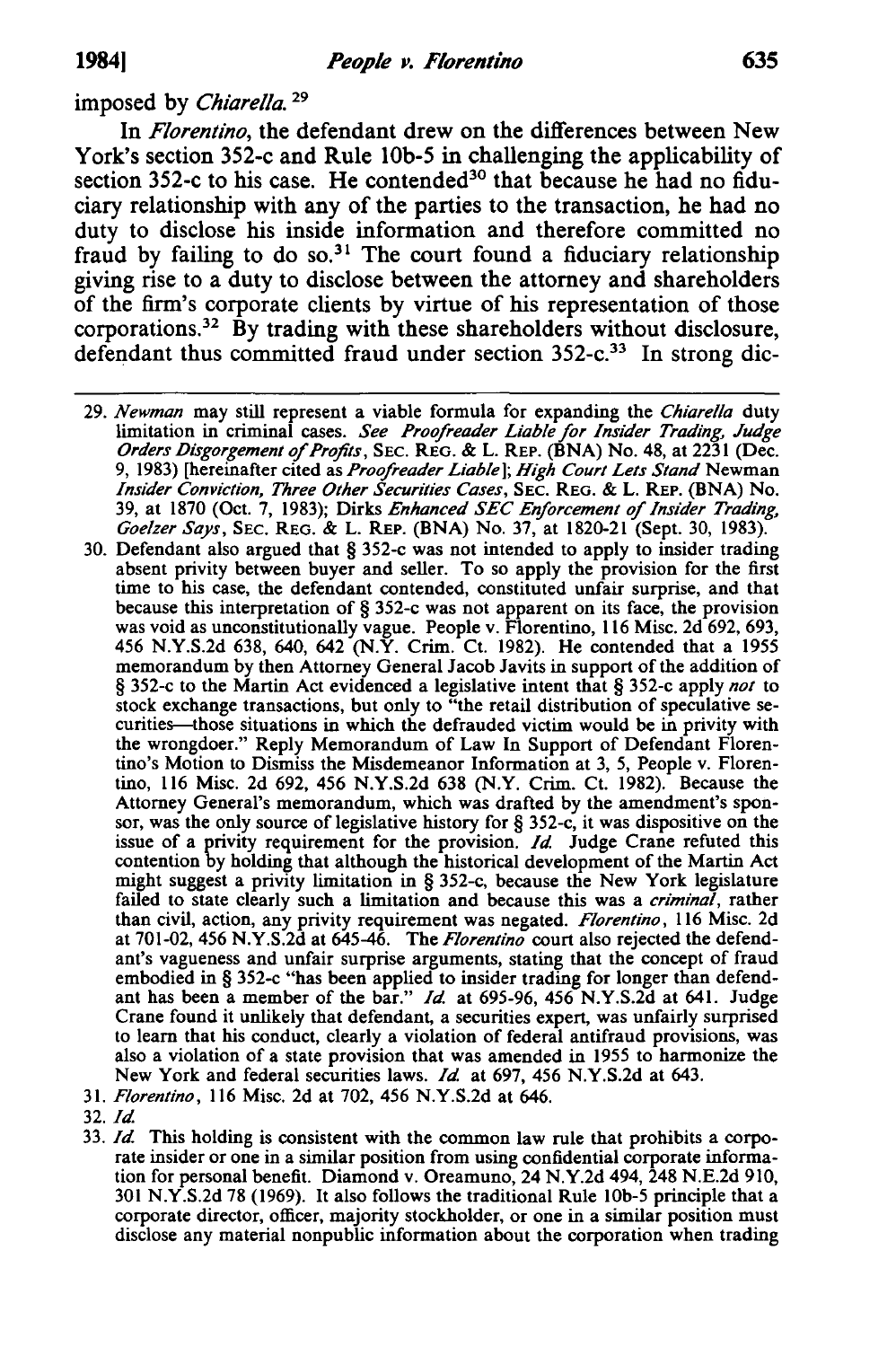tum, the court stated that while no fiduciary relationship giving rise to a duty to disclose may have existed between the attorney and target shareholders, he still may have violated section 352-c: the breach of a fiduciary relationship between defendant and his firm and clients resulting from defendant's misuse of confidential corporate information would constitute fraud in connection with the securities transaction between the attorney and target shareholders.<sup>34</sup> The *Florentino* court apparently would incorporate the breach of *any* existing fiduciary obligation in connection with a securities transaction as the element of fraud or deception in a section 352-c criminal proceeding.<sup>35</sup>

The continued availability of the *Newman* theory of Rule lOb-5 criminal liability<sup>36</sup> has alleviated the disparity between section 352-c and Rule lOb-5 caused by the narrow *Chiarella* formulation of the duty to disclose?7 Should other federal courts of appeal elect to ignore *Newman* in favor of the more forceful *Chiarella* rule, the reach of a section 352-c-type provision would become significantly broader than that of Rule lOb-5 under the same circumstances. Under *Chiarella,* because no fiduciary relationship existed between the attorney and target shareholders, the attorney had no duty to disclose his inside information and thus committed no fraud by failing to do so before trading.38 Under section 352-c, however, the breach of a fiduciary obligation owed by an attorney to his firm and clients, occasioned by his misappropriation of confidential corporate information, constitutes a fraud or deception

- 34. People v. Florentino, 116 Misc. 2d 692, 703, 456 N.Y.S.2d 638, 646-47 (N.Y. Crim. Ct. 1982). That neither the firm nor its corporate clients would have standing to sue the attorney in a § 352-c (or Rule IOb-5) *civil* action for any breach of fiduciary duty to them does not preclude the use of this breach to find fraud or deception in a *criminal* action, where the antifraud provision is being used to protect the general investing public. *Id;* United States v. Newman, 664 F.2d 12, 17 (2d Cir. *1981), cert. denied,* 104 S. Ct. 143 (1983); *see* Blue Chip Stamps v. Manor Drug Stores, 421 U.S. 723 (1975) (plaintiff in a Rule IOb-5 civil action must be seller or purchaser of the securities involved).
- 35. People v. Florentino, 116 Misc. 2d 692, 703,456 N.Y.S.2d 638, 647 (N.Y. Crim. Ct. 1982).
- *36. See supra* note 27. It is surprising that in light of Supreme Court decisions such as *Chiarella, Dirks,* and Ernst & Ernst v. Hochfelder, 425 U.S. 185 (1976), which reflect a certain hostility to "novel" or broader, more flexible interpretations and applications of Rule IOb-5, the Court let pass an opportunity to further cement the *Chiarella* rule in denying the writ of certiorari in *Newman. See* Pitt, *supra* note 18, at 640-41.
- 37. See *supra* notes 24-25 and accompanying text; *see* Poser, *Misuse of Confidential Information Concerning a Tender Offer as a Securities Fraud,* 49 BROOKLYN L. REv. 1265, 1275 (1983).
- 38. While perhaps reprehensible, the mere breach of some fiduciary duty to one's firm and its clients is not always fraud. Rule IOb-5 is not designed to detect every breach of fiduciary duty that may occur in connection with a securities transaction. Chiarella v. United States, 445 U.S. 222, 234-35 (1980) (citing Santa Fe Indus. v. Green, 430 U.S. 462, 472-74 (1977)).

with its shareholders or abstain if the information cannot be disclosed. *See*  Langevoort, *supra* note IS, at 4-11; Pitt, *supra* note 18, at 646-50; *supra* notes 18- 19.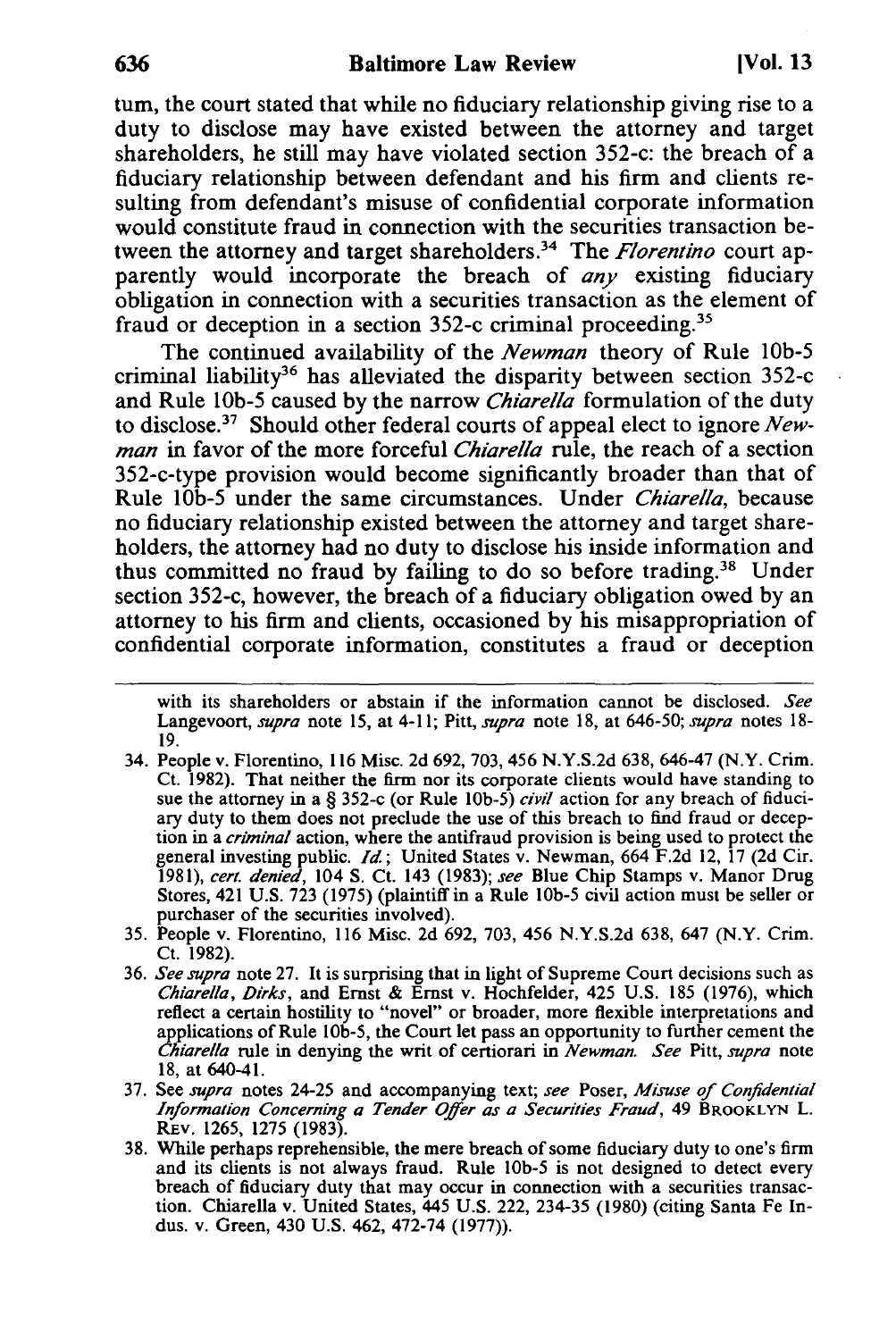that taints the entire transaction, regardless of whether the attorney and the target corporation shareholders were dealing at arm's length.<sup>39</sup>

A state blue sky provision such as section 352-c may represent a viable alternative to Rule lOb-5 in an action for trading on material non public information. *Florentino* illustrates a judicial willingness to treat *any* fiduciary breach occurring in relation to a securities transaction as sufficient to meet a broadly defined fraud/deception element. This approach significantly reduces the target shareholders' or the state's burden because the breach of a fiduciary relationship is concurrent with the misappropriation of material nonpublic information from an employer or client. Therefore, proof of the misappropriation constitutes proof of the breach.<sup>40</sup> The burden is further alleviated because section 352-c does not require proof of scienter, which may be difficult where the transactions occurred on a "faceless" national stock exchange.41 As a note of caution, however, a party contemplating the use of a state antifraud provision should carefully discern which elements are required; not all state statutes are uniformly less stringent than Rule  $10b-5$ .<sup>42</sup>

Of the countless *post-Chiarella* criminal, civil, and SEC insider

- 39. People v. Florentino, 116 Misc. 2d 692, 710, 456 N.Y.S.2d 638,646-47 (N.Y. Crim. Ct. 1982); *accord* United States v. Newman, 664 F.2d 12, 17-18 (2d Cir. 1981), *cert. denied,* 104 S. Ct. 143 (1983).
- 40. The receipt of confidential information in the course of one's employment imposes a duty not to use that information for personal benefit. Brophy v. Cities Serv. Co., 31 Del. Ch. 241, 70 A.2d 5 (1949); Diamond v. Oreamuno, 24 N.Y.2d 494,248 N.E.2d 910, 301 N.Y.S.2d 78 (1969). The SEC has used a 1983 Supreme Court decision to obtain a similar result: a stranger to a corporation can become a "temporary insider" of that corporation, complete with fiduciary duties to its shareholders, upon receipt of inside information originating from that corporation, and he will be precluded from trading in that corporation's stock without disclosure. Dirks v. SEC, 103 S. Ct. 3255, 3261 n.14 (1983); *see SEC Wins "Outsider Trading" Case: Tippee Deemed Temporary Insider,* SEC. REG. & L. REP. (BNA) No. 37, at 1818 (Sept. 30, 1983) (discussing SEC v. Lund, 570 F. Supp. 1397 (1983».
- 41. Scienter, or intent to defraud, is a requisite element in criminal, civil, and SEC actions under Rule IOb-5. Aaron v. SEC, 446 U.S. 680, 689-91 (1980); Ernst & Ernst v. Hochfelder, 425 U.S. 185, 193-202,212-13 (1976). Defendant, in *Florentino,* contended that § 352-c should also contain this scienter requirement. People v. Florentino, 116 Misc. 2d 692, 699-700,456 N.Y.S.2d 638, 644-45 (N.Y. Crim. Ct. 1982). Since the information in the pleadings sufficiently alleged scienter, the *Florentino* court refused to consider whether a scienter requirement was constitutionally mandated, noting that the standard as developed in prior § 352-c cases is proof only of intentional or knowing conduct. *Id.* at 700-01, 456 N.Y.S.2d at 645; *see* People v Barysh, 95 Misc. 2d 616, 618, 408 N.Y.S.2d 190, 193 (1978). In addition, the *Florentino* court rejected a privity requirement (implicit in the *Chiarella*  holding because of the fiduciary relationship requirement, Pitt, *supra* note 18, at 643), for § 352-c based on its legislative history, and because in a *criminal* action, the objective of the Martin Act is to punish fraud perpetrated on the general public rather than to vindicate the rights of an individual investor, which would be the purpose of a civil action for securities fraud. *Florentino,* 116 Misc. 2d at 701- 02,456 N.Y.S.2d at 644-45.
- 42. Comment, *supra* note 15, at 637-38, 649-51; MICHIGAN SECURITIES REGULATION